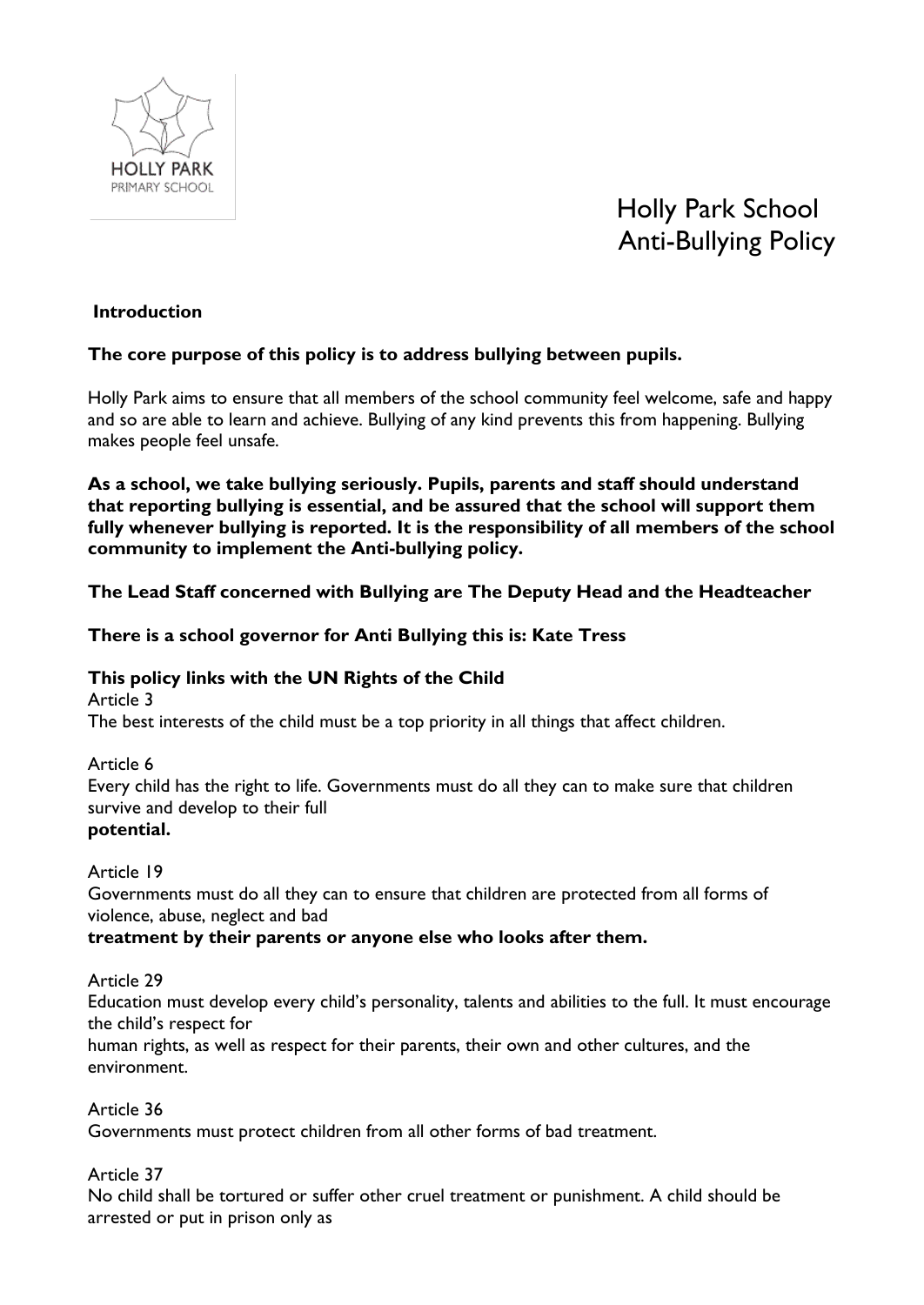a last resort and then for the shortest possible time. Children must not be in a prison with adults. Children who are locked up

## **must be able to keep in contact with their family.**

#### Article 40

A child accused or guilty of breaking the law must be treated with dignity and respect. They have the right to help from a lawyer and a fair trial that takes account of their age or situation. The child's privacy must be respected at all times.

## **What is Bullying?**

Bullying is not always easy to define, however most cases include:

- Constant and deliberate hostility and aggression towards a victim
- A victim who is less powerful than the bully
- An outcome which is always painful and distressing to the victim

## Our school definition of bullying is:

"Bullying is a repetitive series of actions, carried out on purpose, and designed to hurt someone's feelings and make them feel ashamed of who or what they are. We will not accept it at Holly Park"

(Holly Park School Council)

## A Court Case defined bullying as….

'The actions of an individual or group, that causes suffering to a less powerful individual or group – whether physical or mental – over a sustained period of time.'

There are different kinds of bullying :-

## Physical

Pushing, kicking, hitting, pinching, any kind of physical aggression and damage to or appropriation of a person's property

## Verbal

Name calling, tormenting, threats, threatening gestures, ridicule, humiliation or the use of putdown comments or insults e.g. with regard to another child's family, their race, their (perceived) sexuality, gender, personal cleanliness etc, deliberately lying about what other people have done or deliberate exclusion from activities and friendship groups

#### Racist

Racially motivated bullying can involve physical or verbal bullying (see above) and can include racial taunts, graffiti and gestures.

## Sexual or Sexist

Unwanted physical contact, sexually suggestive comments, or homophobic comments. Sexist or sexual bullying is when a pupil (or group), usually repeatedly, harms another pupil or intentionally makes them unhappy because of their sex or because they may not be perceived to conform to typical gender norms. The root cause of these forms of bullying is gender inequality. Sexist or sexual bullying are the not the same as homophobic bullying. However, very often, sexist attitudes manifest themselves in homophobic bullying and any young person who is perceived as not expressing stereotypically masculine or feminine behaviour expected of their sex, might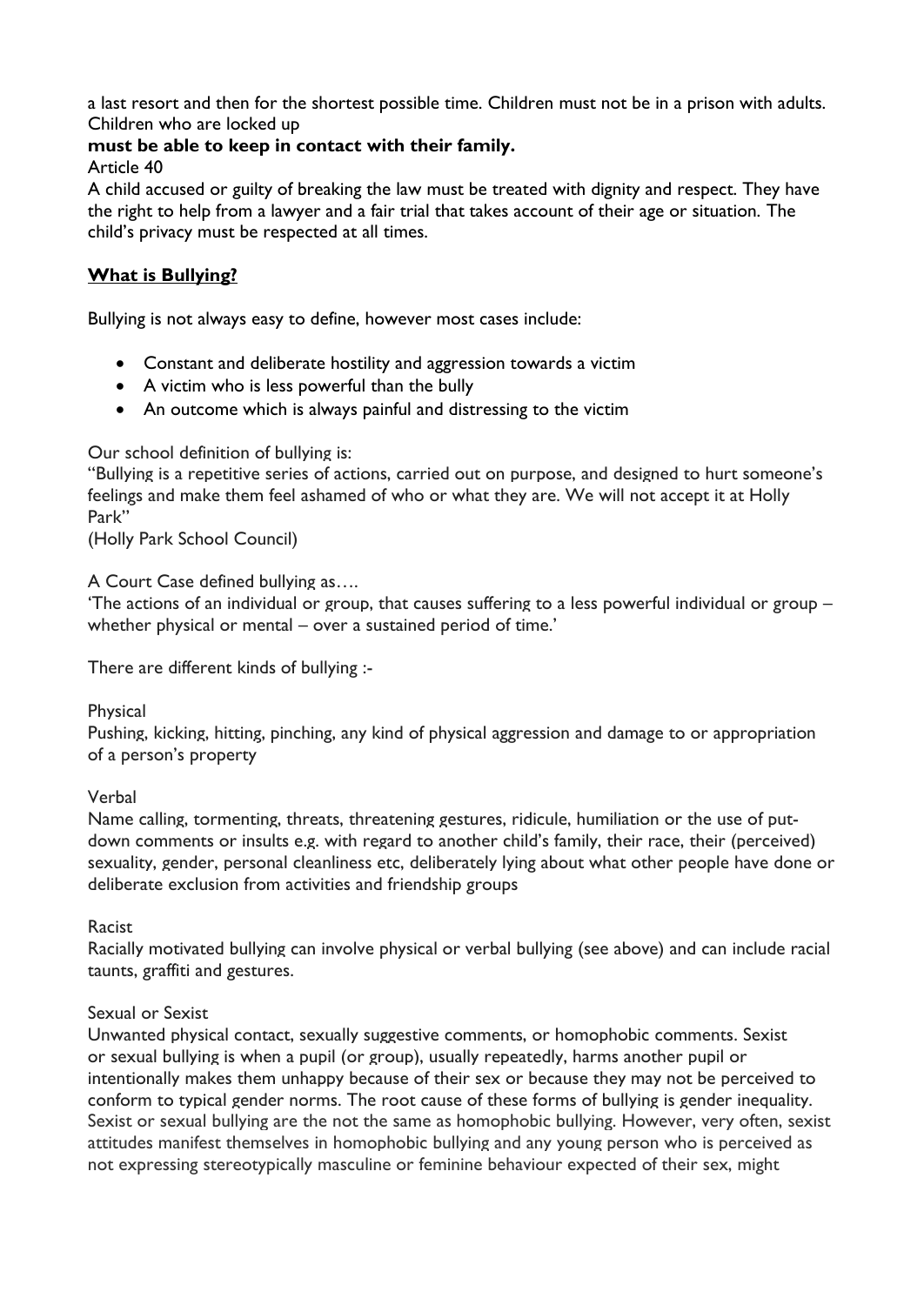experience homophobic bullying. Girls are more commonly at risk from sexist and sexual bullying. However, boys also report being victims of sexist and sexual bullying.

On line

On line bullying is an extension of bullying behaviour. It involves technologies and online communication such as mobile phones, facebook, snap chat etc. It often involves quite a wide audience.

More subtle forms can include nasty looks, emails, texts, anonymous phone calls and pointedly laughing/giggling at or whispering about someone. It can include intimidation and threatening behaviour, including blackmail

The Holly Park School Council agreed that whatever its form, bullying consists of the following factors:

It is ongoing and frequently repetitive, and takes place over a period of time It is deliberate

It is based on a difference in power (age, strength, confidence, number of friends, etc) It has a serious effect on the target, including feeling ashamed, feeling like they don't want to be at school, or feeling that they wish they could disappear completely

Effective anti- bullying practice gives all children the assurance that they are cared for in a safe and friendly environment.

What are the Effects of Bullying?

The DFE 2006:

'Bullying can produce feelings of powerlessness, isolation, damage the sense of worth, and sometimes lead to victims feeling they are at fault.'

Anti – Bullying Alliance 2006:

'Bullying causes harm to those who bully, those who are bullied and those who watch. Being bullied undermines self esteem and confidence, sometimes with devastating consequences.'

Indicators of Bullying

Change in behaviour – withdrawal, moody, tearful Items of clothing, property, schoolwork lost or damaged Deterioration in educational attainment Reluctance to attend school Sleep problems Money going missing Frequent injuries Increased levels of aggression Headaches, stomach aches, feeling unwell Increased internet, mobile phone use Attention seeking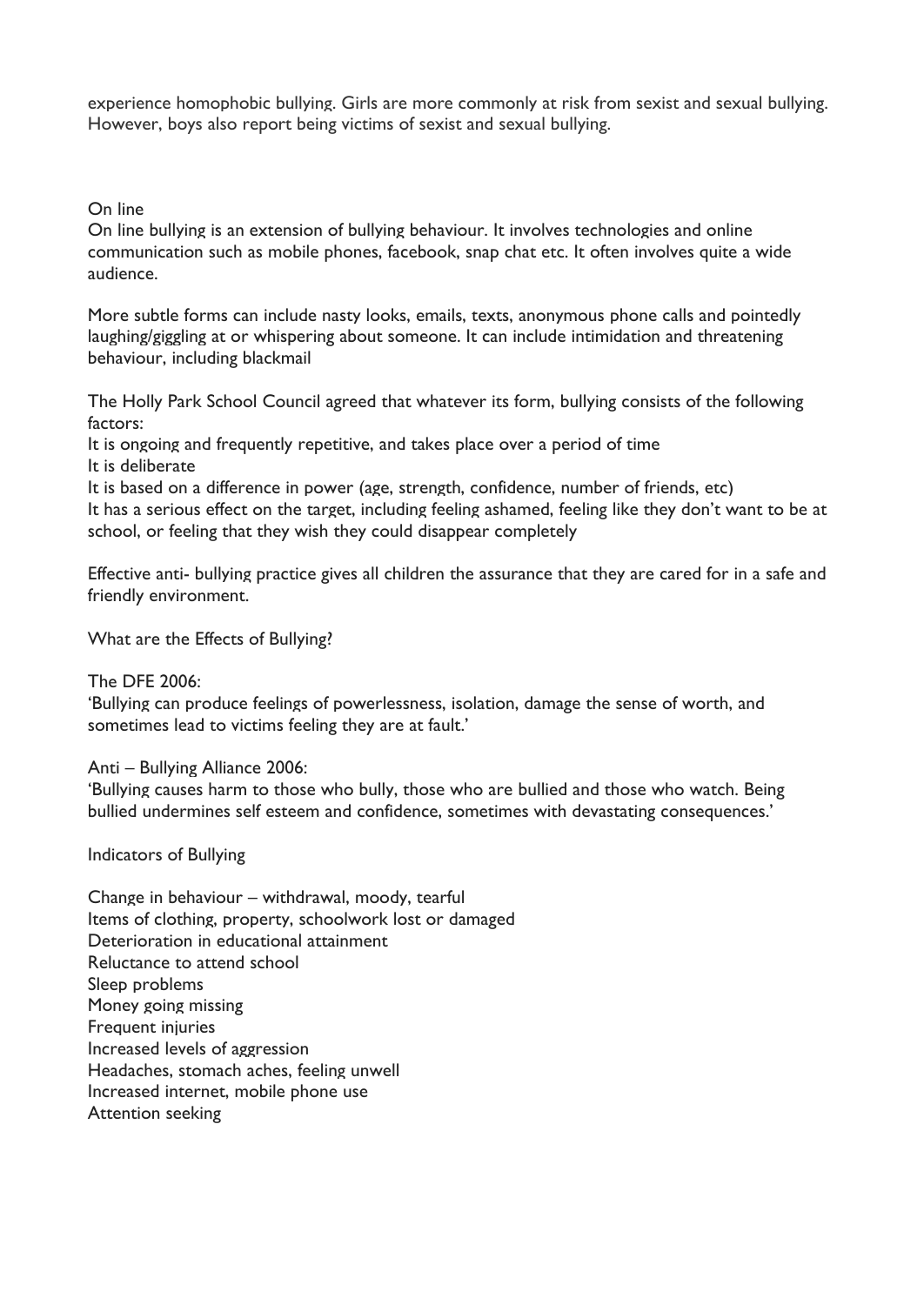# **2 Aims and objectives**

We aim to create a safe and secure environment where all can learn without anxiety. This policy aims to provide a consistent school response to any bullying incidents. We aim to make all those connected with the school aware of our opposition to bullying. We aim to make clear each person's role with regard to preventing bullying at our school.

#### Our Anti- Bullying Charter

We will work to ensure that everyone believes in themselves and has respect for themselves We will promote tolerance and respect including respect for difference and diversity We will take Bullying seriously

We will work to ensure that our school community knows what bullying is We will make sure that everyone knows that bullying is unacceptable at our school We will make sure that children who experience bullying know how to get help We will offer children who bully help to understand the consequences of their actions We aim to respond to bullying consistently

We will work together to do all we can to prevent bullying at our school We will contribute to local and national anti- bullying events

We underpin our responses to bullying by having

Positive leadership from staff about how bullying is dealt with

Periodic consultation with children to find out what bullying occurs, when, where and by whom Mixed age activities throughout the year – e.g Buddy systems and House Challenges Follow up with victims of bullying and bullies themselves

#### 3 The Equality Act 2010 and Schools

The Act deals with the way schools treat their pupils and prospective pupils: the relationships between one pupil and another is not within its scope. It does not therefore bear directly on issues as racist or homophobic bullying by pupils. However, if a school treats bullying which relates to a protected ground less seriously than other forms of bullying- for example dismissing complaints of homophobic bullying or failing to protect a transgender pupil against bullying by classmates – then it may be guilty of unlawful discrimination.

The issue of bullying motivated by prejudice is a particularly sensitive issue. Although the relationship between one pupil and another is not within the scope of the Act, schools need to ensure that all forms of prejudice-motivated bullying are taken seriously and dealt with equally and firmly.

## 4 Actions

As a school we participate in Anti- Bullying week and there are opportunities for pupils to undertake work on bullying issues from EYFS to Y6. The anti- bullying message is evident. All staff receive annual training and key staff will receive training in specialised Anti- Bullying strategies – e.g Circle of Friends, Solution focused approaches and Peer Mediation.

To children who experience bullying

We will assure them that the issue will be taken seriously We will Intervene (informed by the victim) in a way to avoid escalating the problem We will Monitor and review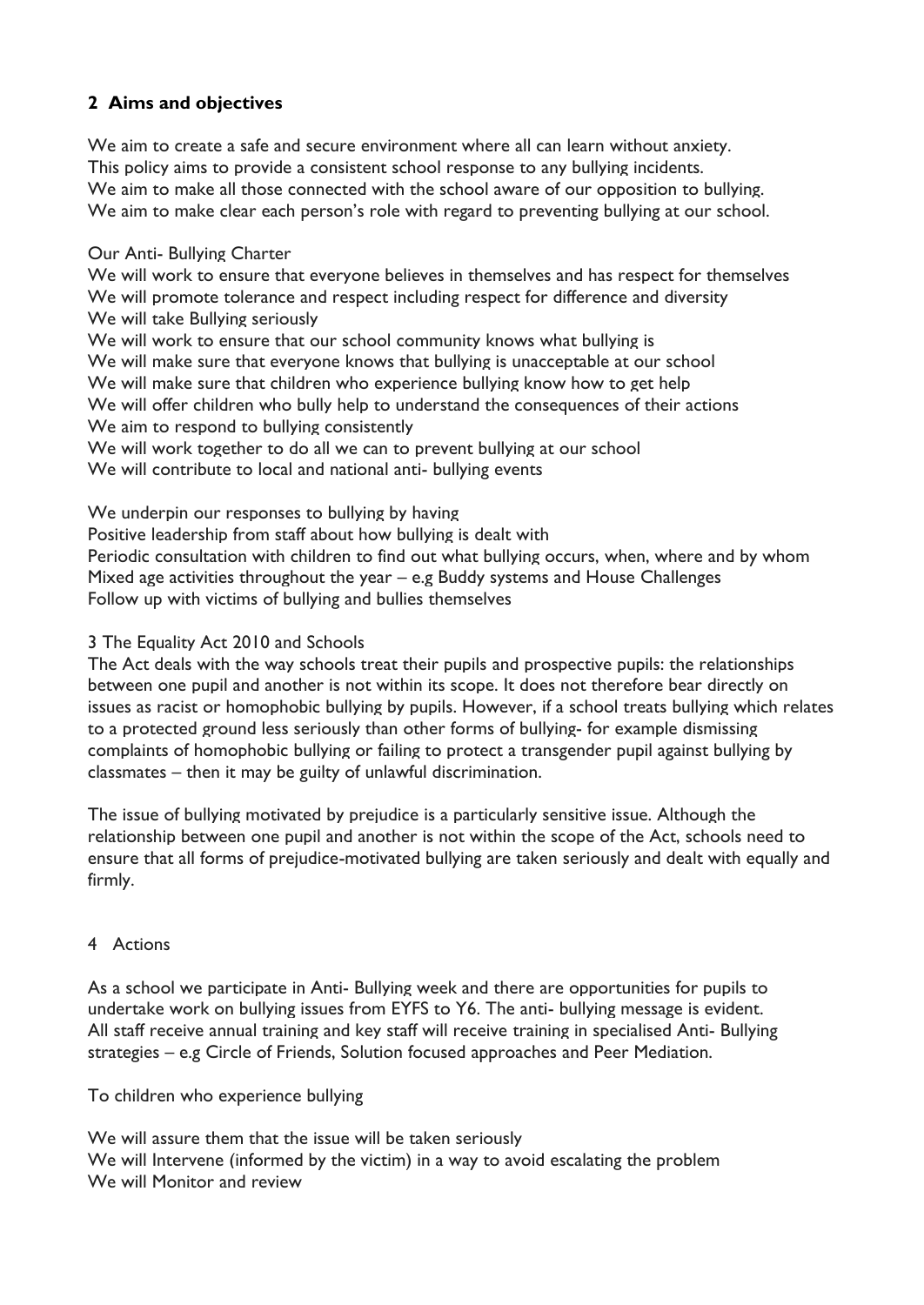To those who bully

We will hold them to account for their behaviour We will face them with the harm they have caused We will give direction to help them behave in ways that do not cause harm We will offer steps they can take to address the harm they have caused

To the Bystanders or those affected by the incident

We will aim to give them skills to show them how they could have intervened effectively We will involve them in the reparation process

The Restorative Approach is the main method of intervention we use

Those who have been harmed need:- Someone to listen Space to think and calm down Be informed of progress The person who has harmed them to understand and acknowledge the effect of their actions A sincere apology If possible for things to be put right Reassurance that it won't happen again A sense of justice A feeling of being in control

Those who have caused harm need:- Time to think Someone to listen to their story To be able to explain themselves A chance to apologise To be able to put things right Reassurance that the matter is finished and that they can move on

For the Restorative Approach to work, all pupils should be treated with respect, there needs to be good communication, a focus on problem solving, all are involved in decisions about a way forward and there is a willingness to listen to others.

We hope that with this approach, children will understand the consequences of their behaviours and how their behaviour affected others. We want children to take responsibility for their actions And for relationships to be restored. We want children to understand it isn't about punishment and blame but more about fixing a problem. Ultimately we want bullying behaviour to improve and for there to be a decrease in bullying in our school.

## **Procedures**

If staff become aware of any bullying taking place between members of a class, they deal with the issue immediately. The staff member will inform the Deputy Head or Headteacher. There will be support for both the victim of the bullying and the bully, and consequences for the child who has carried out the bullying. We spend time talking to both children: we explain why the action was wrong, and we endeavour to help the bully change their behaviour in future. We follow our Restorative Approach when dealing with bullying issues. The parents of both children are informed.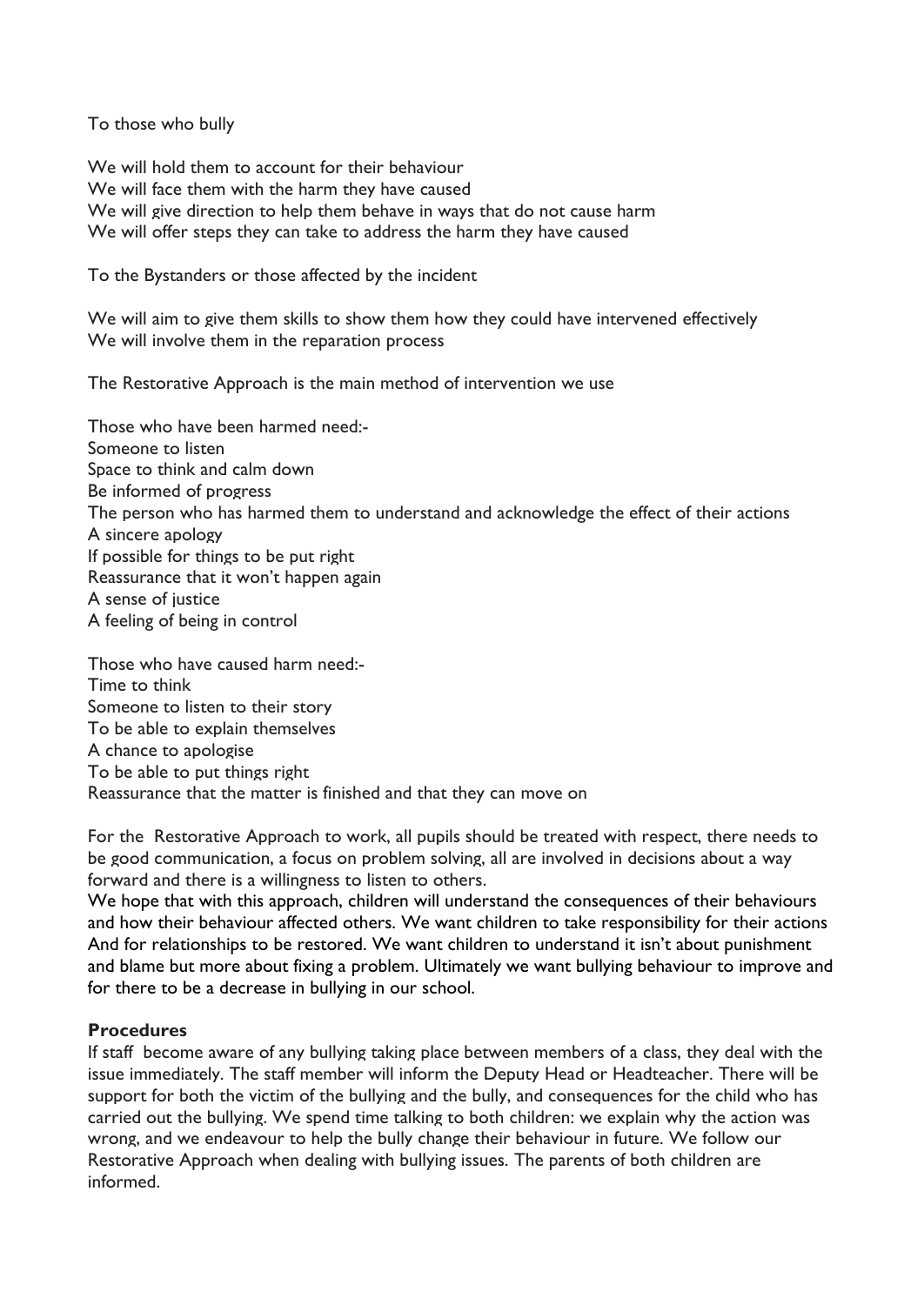If an allegation of bullying has been brought forward by a parent, and not witnessed by the school then there will be an initial period of investigation – including observation and speaking to the children involved. The parents will be informed of the outcome. If the allegation is believed to be true then it will be dealt with as above. Where there is no evidence to support an allegation then we will continue to monitor for an extended time.

In more extreme cases, for example where initial discussions have proven ineffective, the Headteacher may contact external support agencies.

In all instances an 'Allegation of bullying' form will be completed by the school (once we have established that it is bullying and not just a one off incident or friendship problems) This includes details of what has happened, actions so far, who is involved and future actions.

After initial discussion and action (if bullying IS happening) then there will be a review meeting approx 2 weeks later to see how things are progressing

#### Preventing Bullying – Being Pro Active

Prevention is better than cure. At Holly Park everyone is vigilant for signs of bullying and always take reports of bullying seriously.

We are aware of the DFE 'Use and effectiveness of Anti Bullying Strategies in School.' Document

In conjunction with the above document, we use the following methods for recognising and preventing bullying:

- 1. Have a whole school approach. (restorative, Rights respecting)
- 2. Staff will be on duty at break and lunch to ensure high level of supervision
- 3. Strong achievement culture rewarding positive behaviour. Positive behaviour policy with clarity of behaviour expectations, sanctions and rewards
- 4. Assemblies about bullying behaviour clear anti bullying messages including online bullying
- 5. Annual questionnaire to pupils to gather information on extent of bullying and locations
- 6. Peer mentoring mini mentors in the playground. Training for them also.
- 7. Development of Social, Emotional and Behavioural Skills
- 8. Use of Behaviour Support Plans and contracts to modify bullying behaviour
- 9. Regular focus by the School Council focused on anti-bullying issues including organising events for anti-bullying week. Use the council as a voice for student feedback about bullying. Governors to talk to pupils about bullying.
- 10. Holly Park is an official Rights Respecting School sponsored by UNICEF
- 11. Regular staff training including online training about bullying (Anti Bullying Alliance) and also training on Rights, Resilience, Restorative approach etc. Training for support staff also.
- 12. Regular auditing and monitoring of bullying behaviour from a centralised reporting system. This is reported to governors termly.
- 13. Regular evaluation of anti bullying work
- 14. Staff model good behaviour
- 15. Open door policy for parents to discuss problems
- 16. A restorative approach and culture to support the development of social and emotional skills. A whole school approach.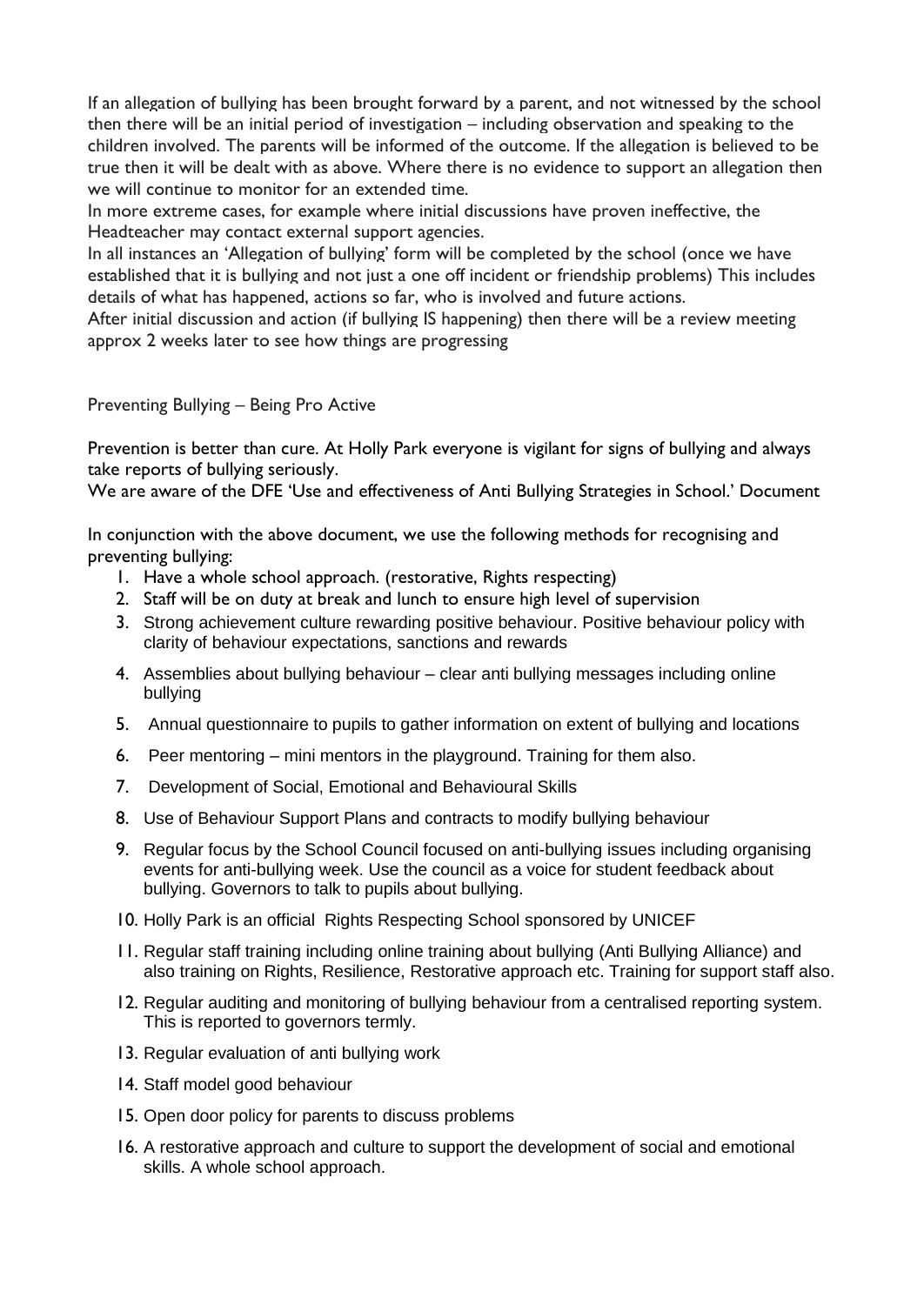- 17. Curriculum work to embed anti bullying work PHSE, circle times.
- 18. A playground policy including rules for the ball area etc
- 19. Regular training for the mealtime supervisors

We want to teach our children the skills which will build their self-esteem and empower them to take responsibility for themselves and give them the power to practise these skills.

We want to promote pro-active strategies to prevent incidents becoming bullying. We actively promote our 'Helping Hands.'



## **Do the Hi 5:-**

- Ignore
- Talk Friendly
- Walk Away
- Talk Firmly
- Report

## **Ignore**

- Pretend you didn't hear it.
- Do not make eye contact.
- Maintain positive body posture (calm, confident).
- Think positive self-esteem statements.
- Count to five in your head slowly.
- Take deep breaths.

## **Talk Friendly**

- Use a calm voice.
- Maintain eye contact.
- Confident body language.
- Maintain relatively close body proximity.
- Use "I" statements I feel ....... when you........ because........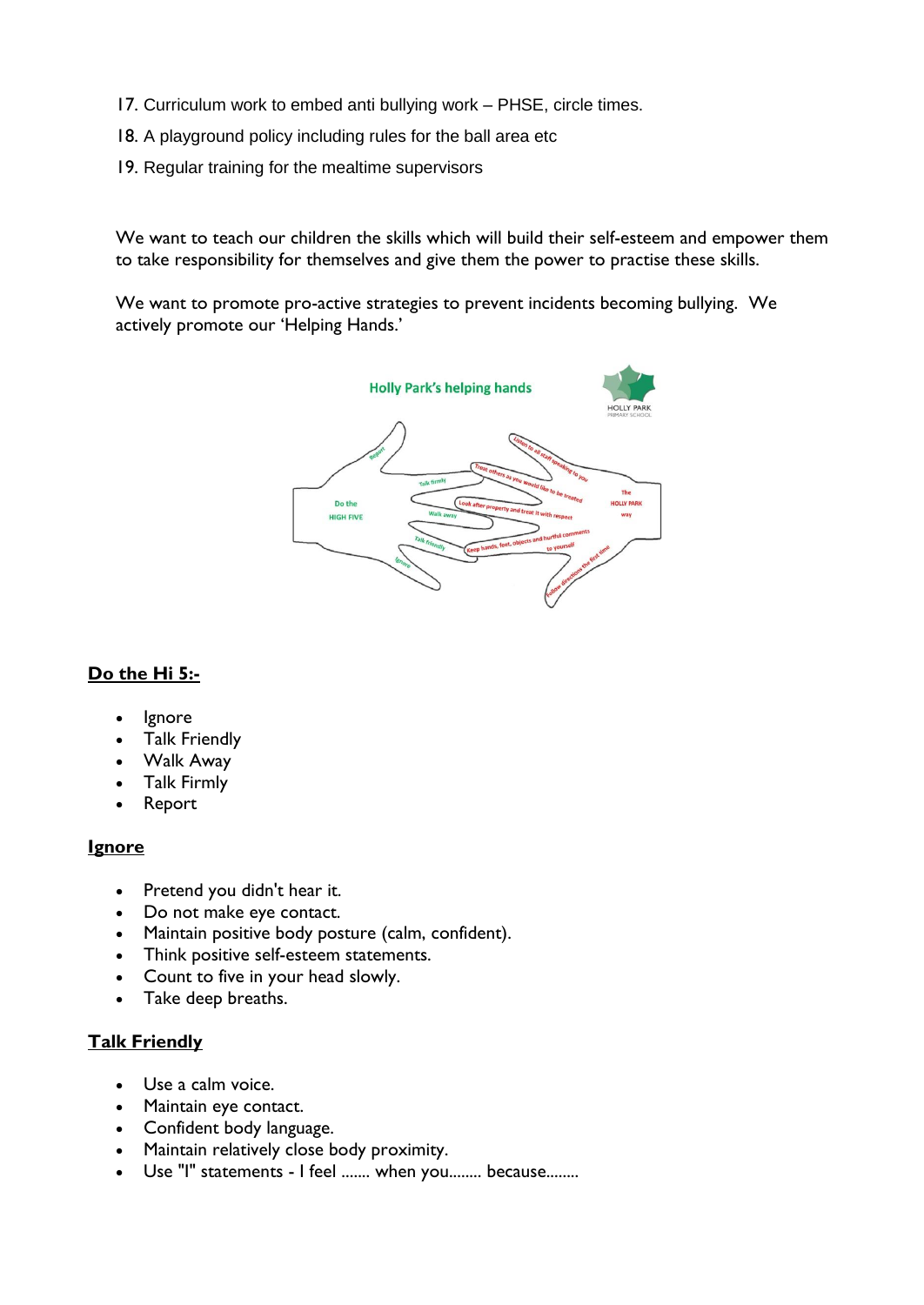## **Walk Away**

- Stand tall, head up high.
- Mouth closed.
- Look confident.
- Do not use eye contact.
- Walk somewhere, preferably towards a congested area or to a safety zone (teacher).
- Do not look back. Walk confidently, don't run.

## **Talk Firmly**

- As per Talk Friendly.
- Use an assertive voice, slightly raised.
- Tell them to stop it.
- Re-state your "I" statement. eg. I said.......
- State the consequences of continued bullying.

#### **Report**

- Walk away and tell a staff member.
- Go to a safety zone.
- Bystanders support and report.
- Report, report, report until somebody listens.

#### **Reporting:**

Children will be taught the correct way to report an incident including:

- reporting to get themselves or someone else out of trouble
- not reporting with the prime motive of getting someone else in trouble
- reporting truthfully about what they see and hear themselves and how it made them feel

The Holly Park Way and the High 5 - 'The Helping Hands.' should be displayed around the school and children should be reminded of it regularly in assembly

## **Prevention of bullying in relation to the 'PREVENT' Duty**

We are aware that we may need to keep an extra eye out to deal with bullying in regard to pupils of certain races, religions or who are refugees at times when there are high level incidents reported in the news from around the world.

In terms of prevention we ensure that our curriculum through PHSE, RE and our focus on SMSC and British Values ensures that pupils are open minded and have respect for everybody regardless of their religious, ethnic or cultural background.

We record all incidents, analyse trends and address any trends or themes we notice.

#### **5 Roles**

## **Children**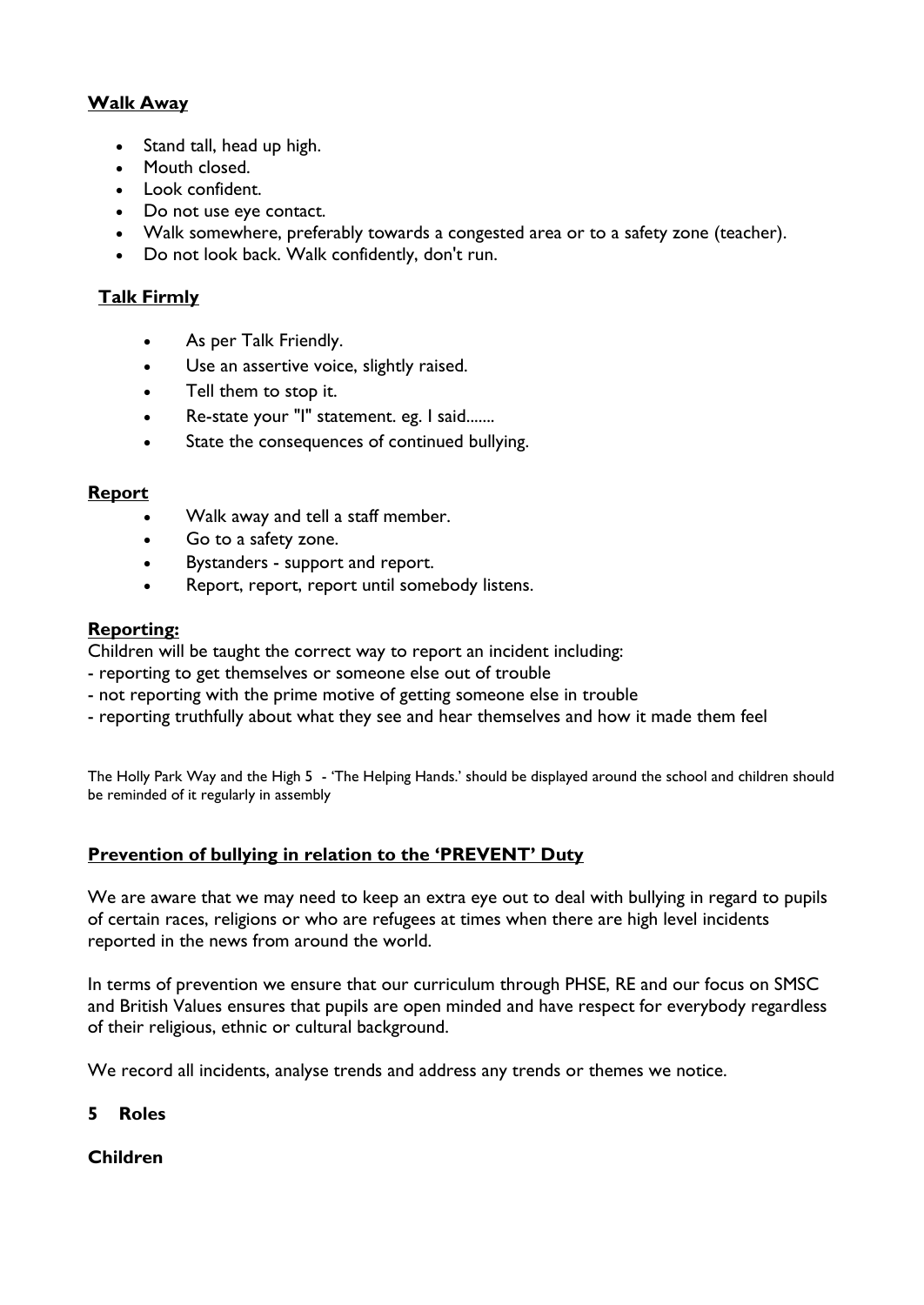## **Where children are the targets of bullying behaviour, they have several options:**

To tell a trustworthy friend To tell a trusted adult, such as a member of staff or a parent To tell a House Captain or School Council representative To stand up to the person who is using bullying behaviour and tell them to stop To put a note in the Worry Box

#### **When children witness or are aware that bullying behaviour is happening, it is their duty to do something about it. Although this situation can be hard, they need to support the child who is being upset or intimidated. This will mean they need to:** Tell their teacher

Tell another member of staff Tell their parents or another trusted adult

## **Children who use bullying behaviour may often need additional support themselves, as it is often a sign of unhappiness, insecurity or loneliness. This does not, however, justify the use of such damaging behaviour against others. If a child is identified as a bully, then it is highly likely that their parents will be invited in to help provide support, and to be told of their child's behaviour.**

## **Staff**

Teachers attempt to support all children in their class and to establish a climate of trust and respect for all. By praising, rewarding and celebrating the success of all children, we aim to prevent incidents of bullying.

Staff in our school take all forms of bullying seriously, and intervene to prevent incidents from taking place.

If members of staff witness an act of bullying, or have it reported to them, they do all they can to support the child who is being bullied. If the adult does not work directly with the child then they must speak directly to the child's class teacher at the earliest opportunity. A written alert must be made ('Record of an Allegation of Bullying' form) and given over to the Deputy Headteacher.

Once the situation has been investigated, the parents of the child who has been targeted should be invited in for a review meeting with the class teacher (no more than ten working days after the allegation was made). A second written record will be filled in ('Review of an Allegation of Bullying' form) and again a copy will be given to the Deputy Headteacher.

Cases of bullying are referred to and dealt with by the class teacher, supported by a member of the Senior Management Team in the first instance.

The school provides training (usually during anti-bullying week), which enables staff to become equipped to deal with incidents of bullying. The school also participates in the annual Anti-Bullying Week, and uses this to highlight the issue of bullying for all members of its community. We adhere to the Anti Bullying Charter (see Appendix)

## **Headteacher**

It is the responsibility of the Headteacher to implement the school anti-bullying strategy and to ensure that all staff (both teaching and non-teaching) are aware of the school policy and know how to deal with incidents of bullying. The Headteacher reports to the governing body about the effectiveness of the anti-bullying policy on request.

The Headteacher ensures that all children know that bullying is wrong, and that it is unacceptable behaviour in this school. The Headteacher draws the attention of children to this fact at suitable moments. For example, if an incident occurs, the Headteacher may decide to use assembly as a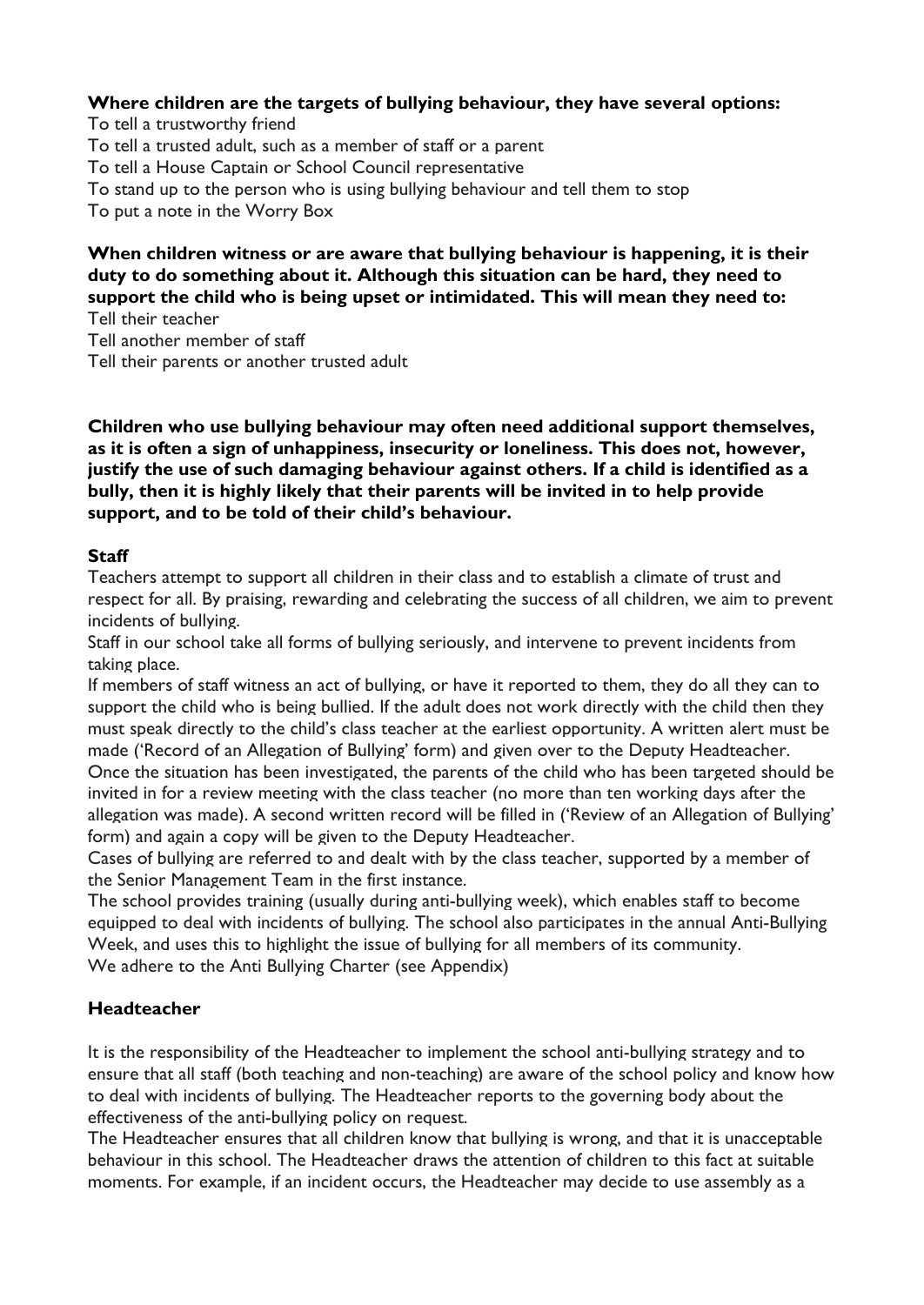forum in which to discuss with other children why this bullying is wrong, and why there have to be consequences.

The Headteacher ensures that all staff receive bi - annual training to be equipped to deal with all incidents of bullying.

The Headteacher sets the school climate of mutual support and praise for success, so making bullying less likely. When children feel they are important and belong to a friendly and welcoming school, bullying is far less likely to be part of their behaviour.

## **Governors**

The governing body supports the Headteacher in all attempts to eliminate bullying from our school. This policy statement makes it very clear that the governing body does not allow bullying to take place in our school, and that any incidents of bullying that do occur are taken very seriously and dealt with appropriately.

The governing body monitors the incidents of bullying that occur, and reviews the effectiveness of the school policy regularly. The governors require the Headteacher to keep accurate records of all incidents of bullying and to report to the governors on request about the effectiveness of school anti-bullying strategies.

The governing body responds to any request from a parent to investigate incidents of bullying. In all cases, the governing body notifies the Headteacher and asks them to conduct an investigation into the case and to report back to a representative of the governing body.

## **Parents**

Parents who are concerned that their child might be being bullied, or who suspect that their child may be the perpetrator of bullying, should contact their child's class teacher immediately. A 'Record of an Allegation of Bullying' form will be completed if an allegation is raised. This allegation will be investigated.

An allegation does not necessarily mean that bullying is actually happening.

Any allegation will be reviewed after a period Of approx 2 weeks.

Parents have a responsibility to support the school's anti-bullying policy and to actively encourage their child to be a positive member of the school. This is achieved by the school actively seeking to work with parents alongside the child.

Parents are on no account to approach another child or parent without first involving the Headteacher or other Senior Staff member. Experience has shown that when the school is involved, issues and concerns are likely to be resolved with acceptable outcomes. An outline of steps for parents is included in Appendix 2

# **6 Monitoring and review**

This policy is monitored termly basis by the Headteacher, who reports to governors about the effectiveness of the policy on request. It is reviewed every year.

This anti-bullying policy is the governors' responsibility and they review its effectiveness annually. They do this by examining the school's anti-bullying records, and by discussion with the Headteacher.

Governors analyse information with regard to gender, age and ethnic background of all children involved in bullying incidents. This duty has been delegated to the Staff and Pupil Welfare **Committee**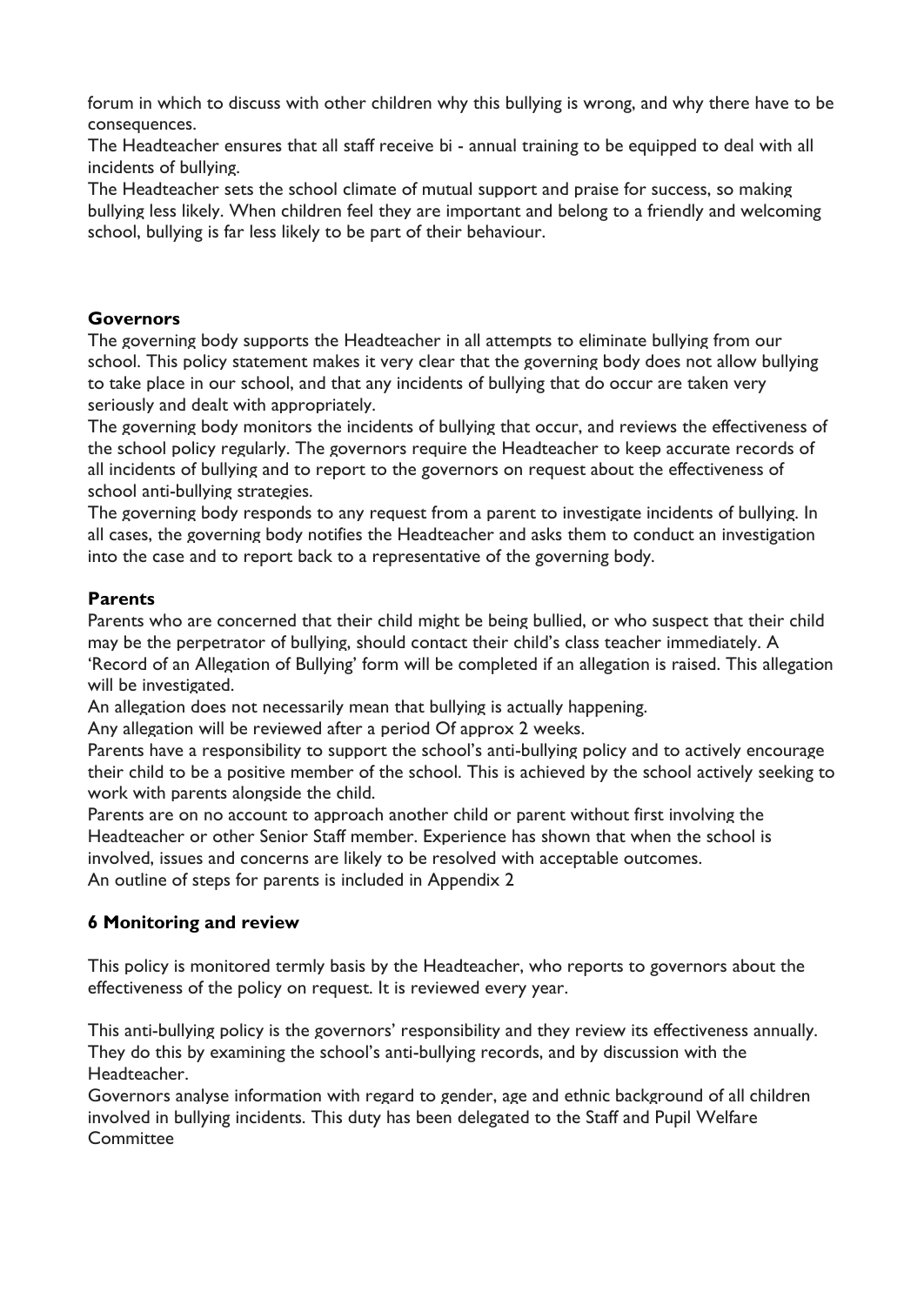This policy should be read in conjunction with the Safeguarding and Child Protection Policy, Equal Opportunities and Diversity Policy and e-Safety Policy.

#### **Document Control**

#### **Revision History**

| <b>Version</b> | <b>Revision Date</b> | <b>Revised By</b> | <b>Revision</b>                                                                                                               |
|----------------|----------------------|-------------------|-------------------------------------------------------------------------------------------------------------------------------|
| 1.0            | Autumn 2013          | Ann Pelham        | Updated in light of current advice and parent, governor<br>and pupil input                                                    |
| 1.1            | January 2014         | Ann Pelham        | Updated after Anti bullying week                                                                                              |
| 1.2            | September 2014       | Govs S&PW         | Updated                                                                                                                       |
| 1.3            | September 2015       | Govs S&PW         | Updated                                                                                                                       |
| 1.4            | September 2016       | Govs S&PW         | Updated                                                                                                                       |
| 1.5            | Autumn 2017          | Govs S&PW         | Updated                                                                                                                       |
| 1.6            | June 2018            | Ann Pelham        | Updated with regard to Anti Bullying alliance information<br>and in line with our Action Plan and application for an<br>award |
| 1.7            | Autumn 2018          | Govs S&PW         | Updated                                                                                                                       |
| 1.8            | Autumn 2019          | Govs S&PW         | Updated                                                                                                                       |
| 1.9            | Autumn 2020          | Govs S&PW         | Ratified                                                                                                                      |
| 2.0            | Autumn 2021          | Govs S&PW         | Ratified                                                                                                                      |

#### **Signed by**

|                    | <b>Name</b>  | <b>Signature</b> | <b>Date</b> |
|--------------------|--------------|------------------|-------------|
| Headteacher        | Ann Pelham   |                  |             |
| Chair of Governors | Tim Graveney |                  |             |

#### **Distribution**

#### **Shared with**

- Staff via school server
- Parents via Website
- Governors via committee meetings

**Date for next review** Autumn 2022

# **Other Related Policies**

The Behaviour Policy The Equality Policy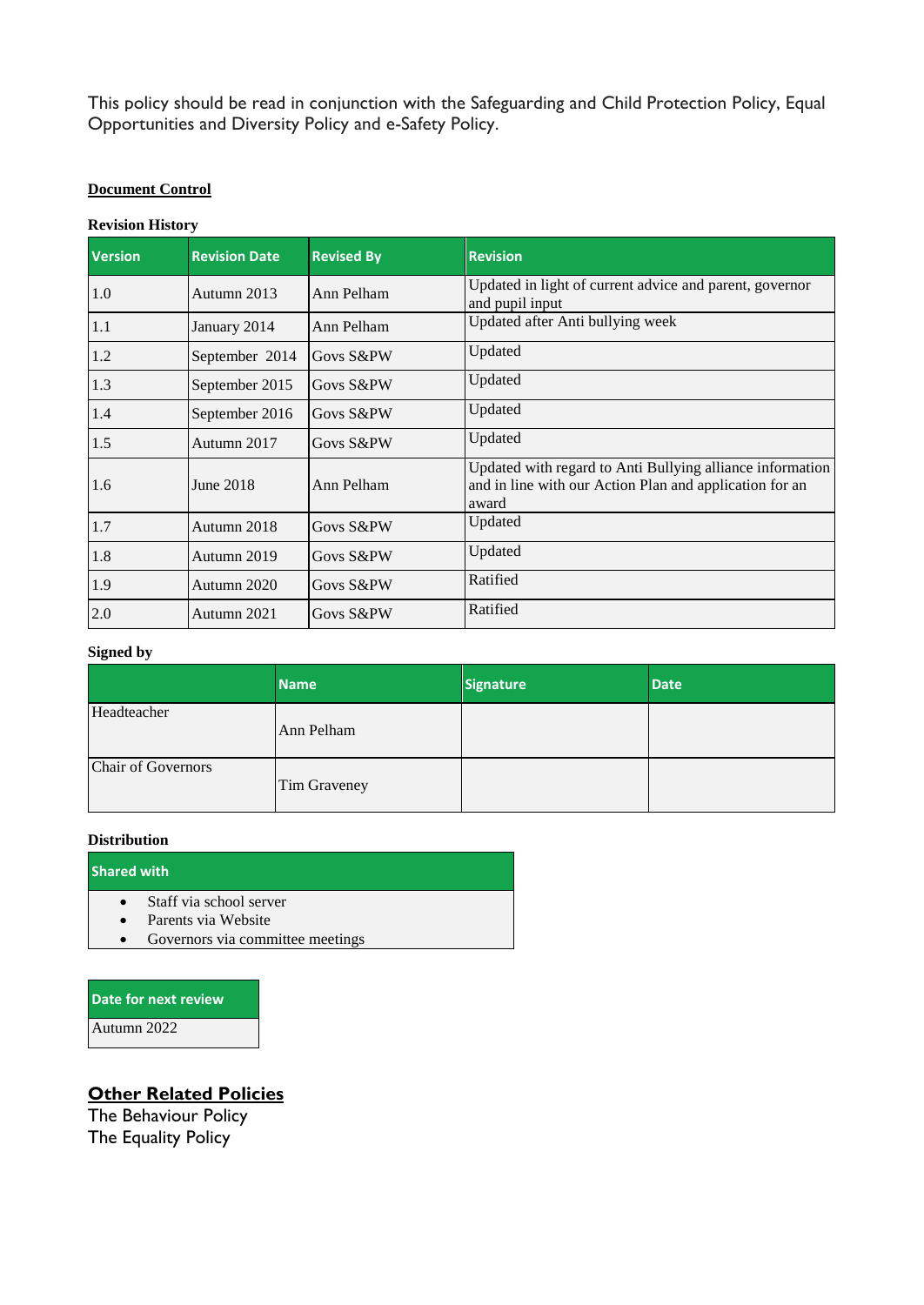## **Suggested reading**

**Confident Children: A parents' guide to helping children feel good** Lindenfield G

**Fighting, teasing and bullying: Simple and effective ways to help your child** Pearce J

**Bullying and how to fight it: A guide for families** Mellor A

The Equality Act 2010

'The Use and Effectiveness of anti bullying strategies' DFE

'Preventing and Tackling Bullying.' DFE

#### **Suggested Websites**

[www.anti-bullyingalliance.org.uk](http://www.anti-bullyingalliance.org.uk/) [www.cybermentors.org.uk](http://www.cybermentors.org.uk/) [www.kidscape.org.uk](http://www.kidscape.org.uk/) [www.saferinternet.org.uk](http://www.saferinternet.org.uk/) [www.childline.org.uk](http://www.childline.org.uk/)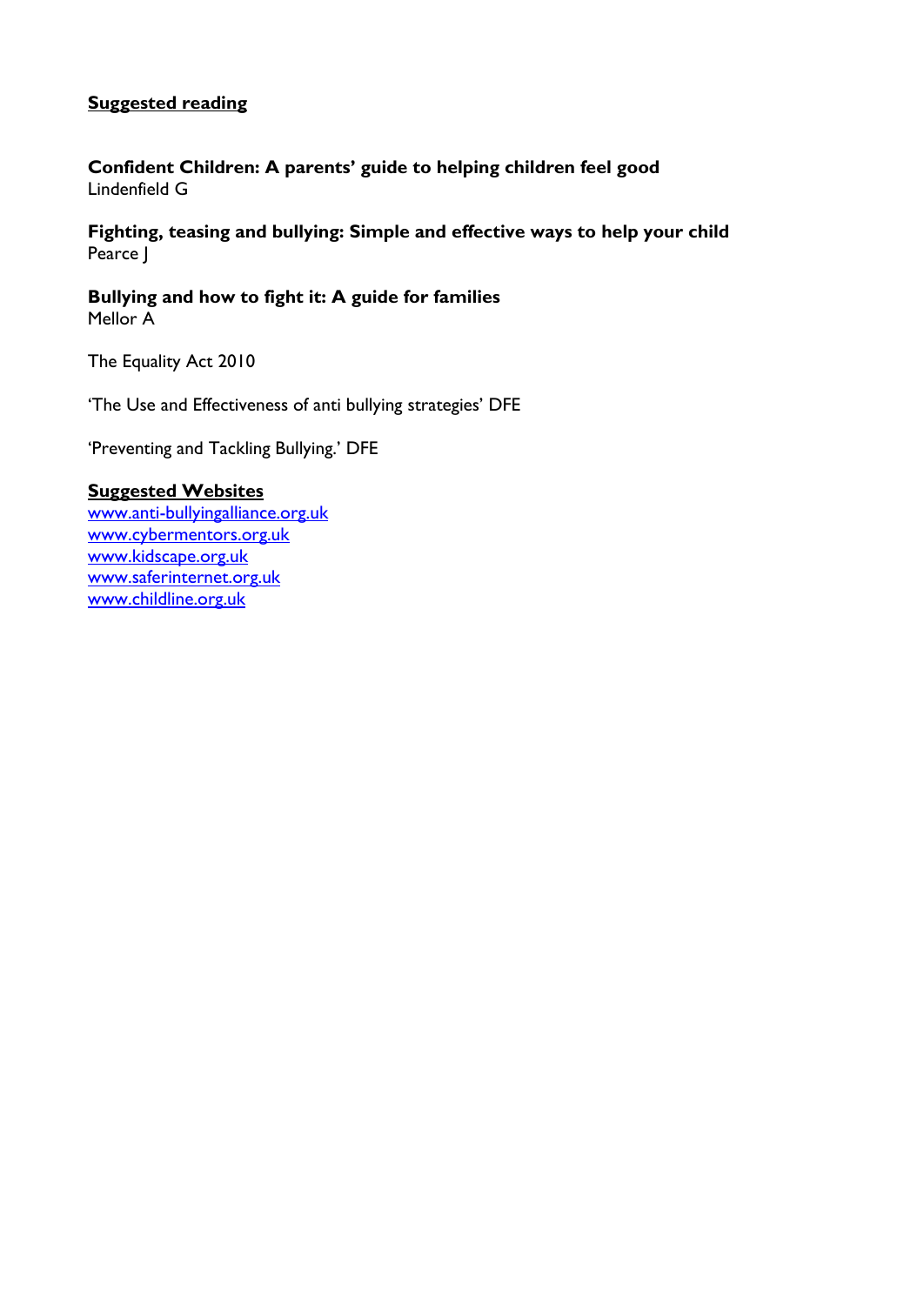# **HOLLY PARK PRIMARY SCHOOL**

# RECORD OF AN ALLEGATION OF BULLYING

| NAME OF THE TARGETED CHILD:                    | <b>CLASS:</b>                           |
|------------------------------------------------|-----------------------------------------|
|                                                |                                         |
| NAME(S) OF THE ALLEGED<br><b>PERPETRATORS:</b> | <b>CLASS:</b>                           |
|                                                |                                         |
|                                                |                                         |
| <b>ALLEGATION MADE BY:</b>                     | <b>CONNECTION TO CHILDREN INVOLVED:</b> |
|                                                |                                         |
| <b>RECORDED BY:</b>                            | <b>DATE OF ALLEGATION:</b>              |
|                                                |                                         |

| <b>DETAILS OF THE ALLEGATION:</b>         |                 |
|-------------------------------------------|-----------------|
|                                           |                 |
|                                           |                 |
|                                           |                 |
|                                           |                 |
|                                           |                 |
|                                           |                 |
|                                           |                 |
|                                           |                 |
|                                           |                 |
| <b>PLANNED ACTION:</b>                    |                 |
|                                           |                 |
|                                           |                 |
|                                           |                 |
|                                           |                 |
|                                           |                 |
|                                           |                 |
|                                           |                 |
|                                           |                 |
|                                           |                 |
|                                           |                 |
| PLANNED DATE FOR REVIEW OF THE SITUATION: |                 |
| <b>SIGNED:</b>                            |                 |
|                                           |                 |
|                                           | MEMBER OF STAFF |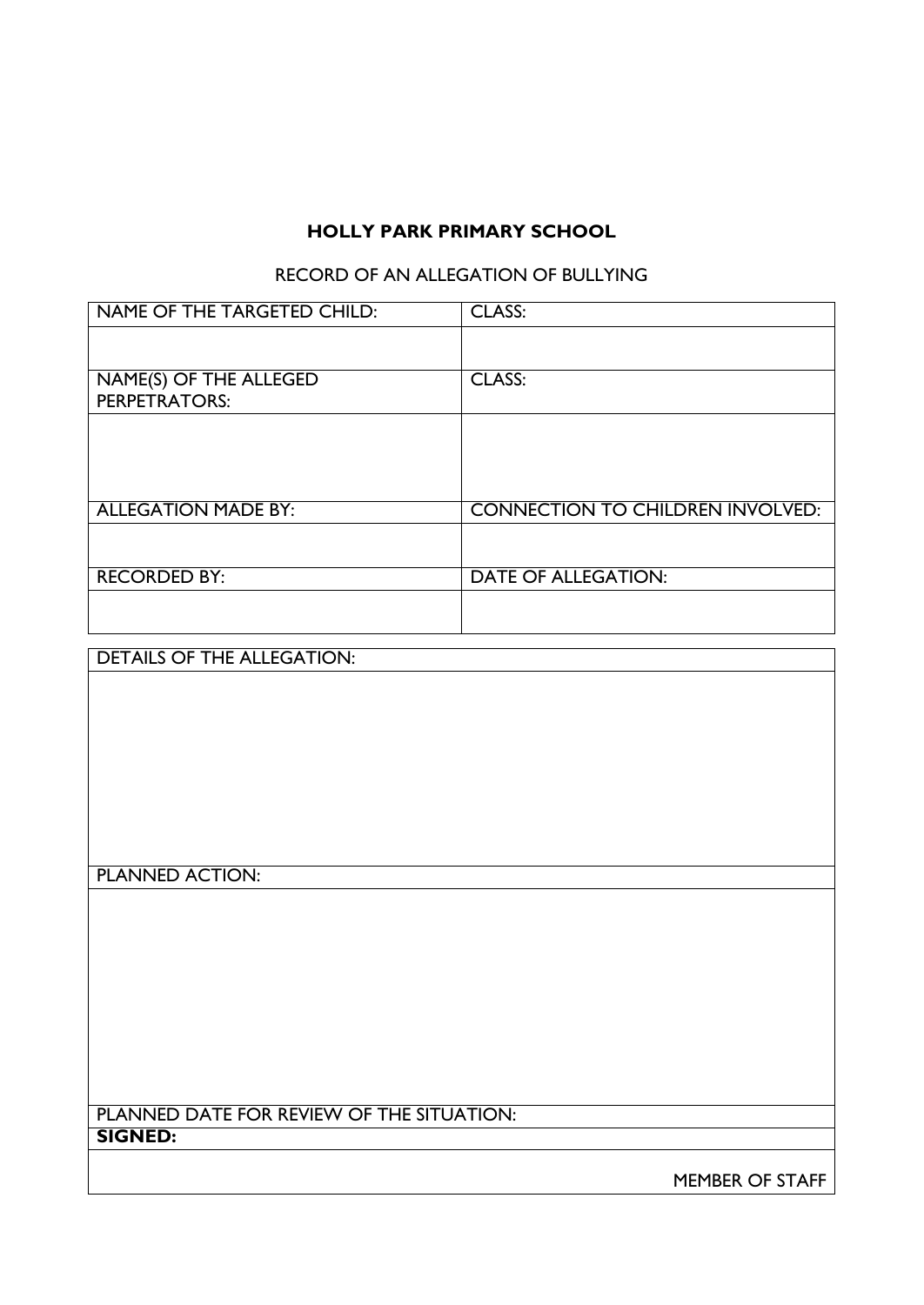DEPUTY/HEADTEACHER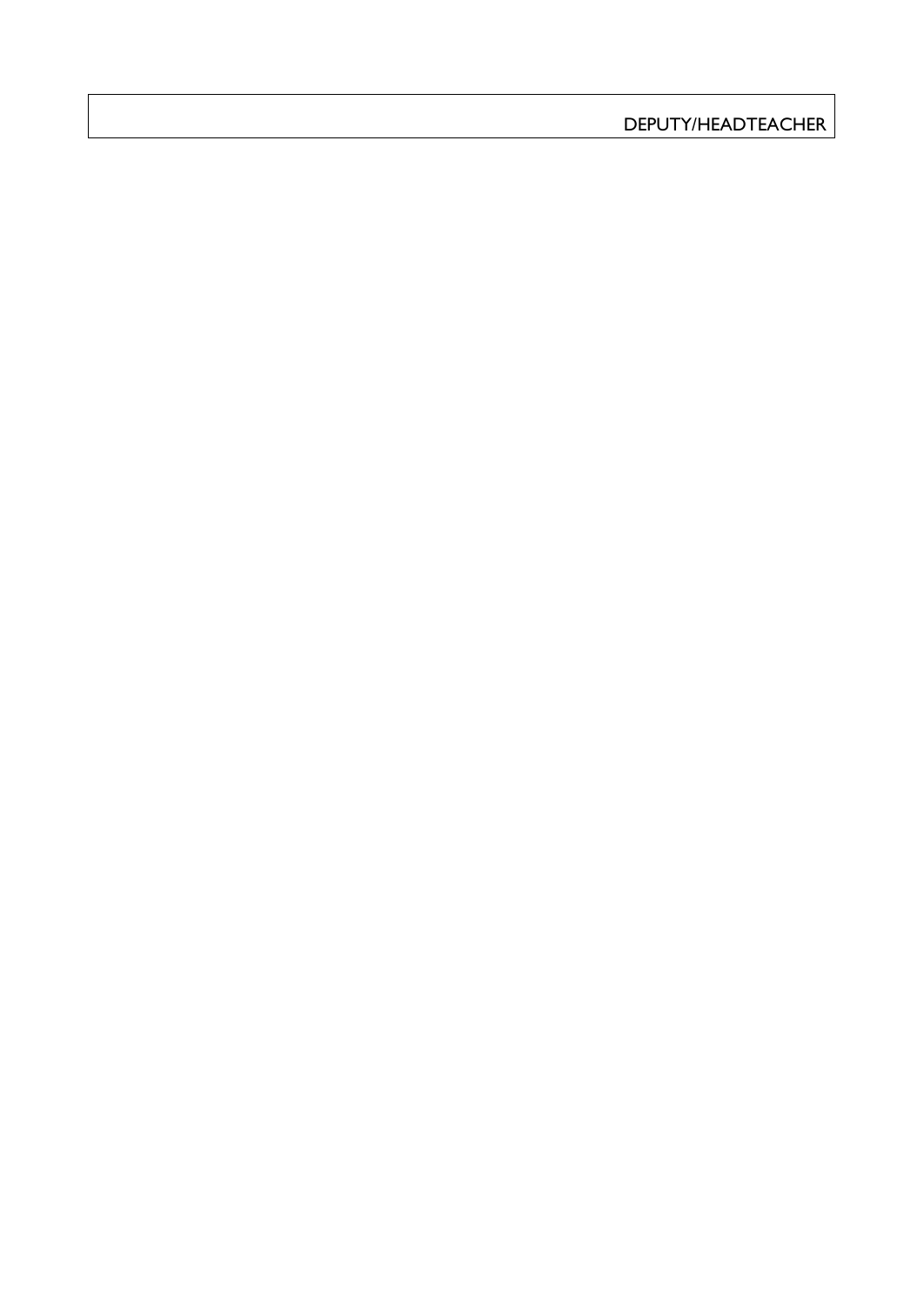# **HOLLY PARK PRIMARY SCHOOL**

REVIEW OF AN ALLEGATION OF BULLYING

| NAME OF THE TARGETED CHILD:               | <b>CLASS:</b>          |  |  |  |
|-------------------------------------------|------------------------|--|--|--|
|                                           |                        |  |  |  |
|                                           |                        |  |  |  |
|                                           |                        |  |  |  |
| <b>NAME(S) OF THE ALLEGED</b>             | CLASS:                 |  |  |  |
| <b>PERPETRATORS:</b>                      |                        |  |  |  |
|                                           |                        |  |  |  |
|                                           |                        |  |  |  |
|                                           |                        |  |  |  |
|                                           |                        |  |  |  |
|                                           |                        |  |  |  |
|                                           |                        |  |  |  |
| <b>DATE OF ALLEGATION:</b>                | <b>DATE OF REVIEW:</b> |  |  |  |
|                                           |                        |  |  |  |
|                                           |                        |  |  |  |
|                                           |                        |  |  |  |
|                                           |                        |  |  |  |
| <b>REVIEW OF THE CURRENT SITUATION:</b>   |                        |  |  |  |
| <b>VIEWS OF THE TARGETED CHILD:</b>       |                        |  |  |  |
|                                           |                        |  |  |  |
|                                           |                        |  |  |  |
|                                           |                        |  |  |  |
|                                           |                        |  |  |  |
|                                           |                        |  |  |  |
|                                           |                        |  |  |  |
|                                           |                        |  |  |  |
|                                           |                        |  |  |  |
|                                           |                        |  |  |  |
|                                           |                        |  |  |  |
|                                           |                        |  |  |  |
|                                           |                        |  |  |  |
|                                           |                        |  |  |  |
|                                           |                        |  |  |  |
| <b>VIEWS OF THE ALLEGED PERPETRATORS:</b> |                        |  |  |  |
|                                           |                        |  |  |  |
|                                           |                        |  |  |  |
|                                           |                        |  |  |  |
|                                           |                        |  |  |  |
|                                           |                        |  |  |  |
|                                           |                        |  |  |  |
|                                           |                        |  |  |  |
|                                           |                        |  |  |  |
|                                           |                        |  |  |  |
|                                           |                        |  |  |  |
|                                           |                        |  |  |  |
| <b>RECOMMENDED ACTIONS:</b>               |                        |  |  |  |
|                                           |                        |  |  |  |
|                                           |                        |  |  |  |
|                                           |                        |  |  |  |
|                                           |                        |  |  |  |
|                                           |                        |  |  |  |
|                                           |                        |  |  |  |
|                                           |                        |  |  |  |
|                                           |                        |  |  |  |
|                                           |                        |  |  |  |
|                                           |                        |  |  |  |
| <b>SIGNED:</b>                            |                        |  |  |  |
|                                           |                        |  |  |  |
|                                           | <b>CLASSTEACHER</b>    |  |  |  |
|                                           |                        |  |  |  |
|                                           |                        |  |  |  |
|                                           | DEPUTY/ HEADTEACHER    |  |  |  |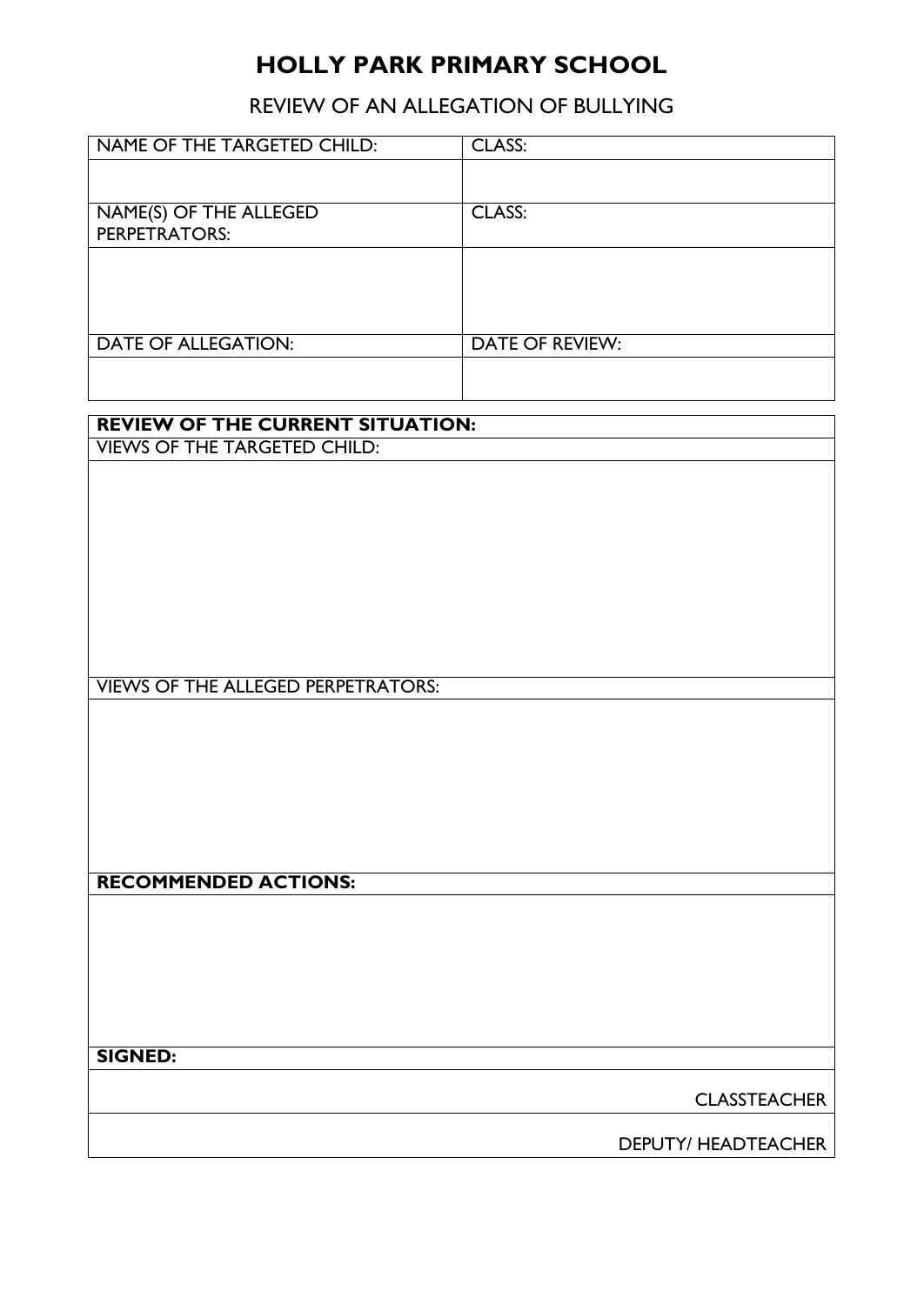# **Appendix 1**

Anti Bullying Alliance 10 key principles to preventing and responding to bullying.

# **Anti Bullying Charter**

- 1. **Listens**  all pupils and parents and carers are listened to and influence strategies and approaches to prevent, report and respond to incidents of bullying.
- 2. **Includes us all** all pupils, including those with SEN/Disability, are included, valued and participate fully in all aspects of school life.
- 3. **Respects** all school staff are role models to others within the school in how they treat others.
- 4. **Challenges**  all forms of discriminatory language including disablist language is challenged taken seriously
- 5. **Celebrates difference** difference is actively and visibly celebrated and welcome across the whole school.
- 6. **Understands**  all school staff, pupils and parents and carers understand what bullying is and what it isn't.
- 7. **Believes** all pupils, including disabled children and those with SEN, and their parents and carers are acknowledged, believed and taken seriously when reporting incidents of bullying.
- 8. **Reports bullying** all pupils within the school and their parents and carers understand how to report incidents of bullying.
- 9. **Takes action** we respond quickly to all incidents of bullying. Pupils, including disabled pupils and those with SEN, participate fully in decisions made about them and help to formulate appropriate action to respond to incidents of bullying.
- 10. **Has clear policies** our school's anti-bullying policy reflects these principles and is embedded within other school policies. They are widely and actively promoted to school staff, pupils and their parents and carers.